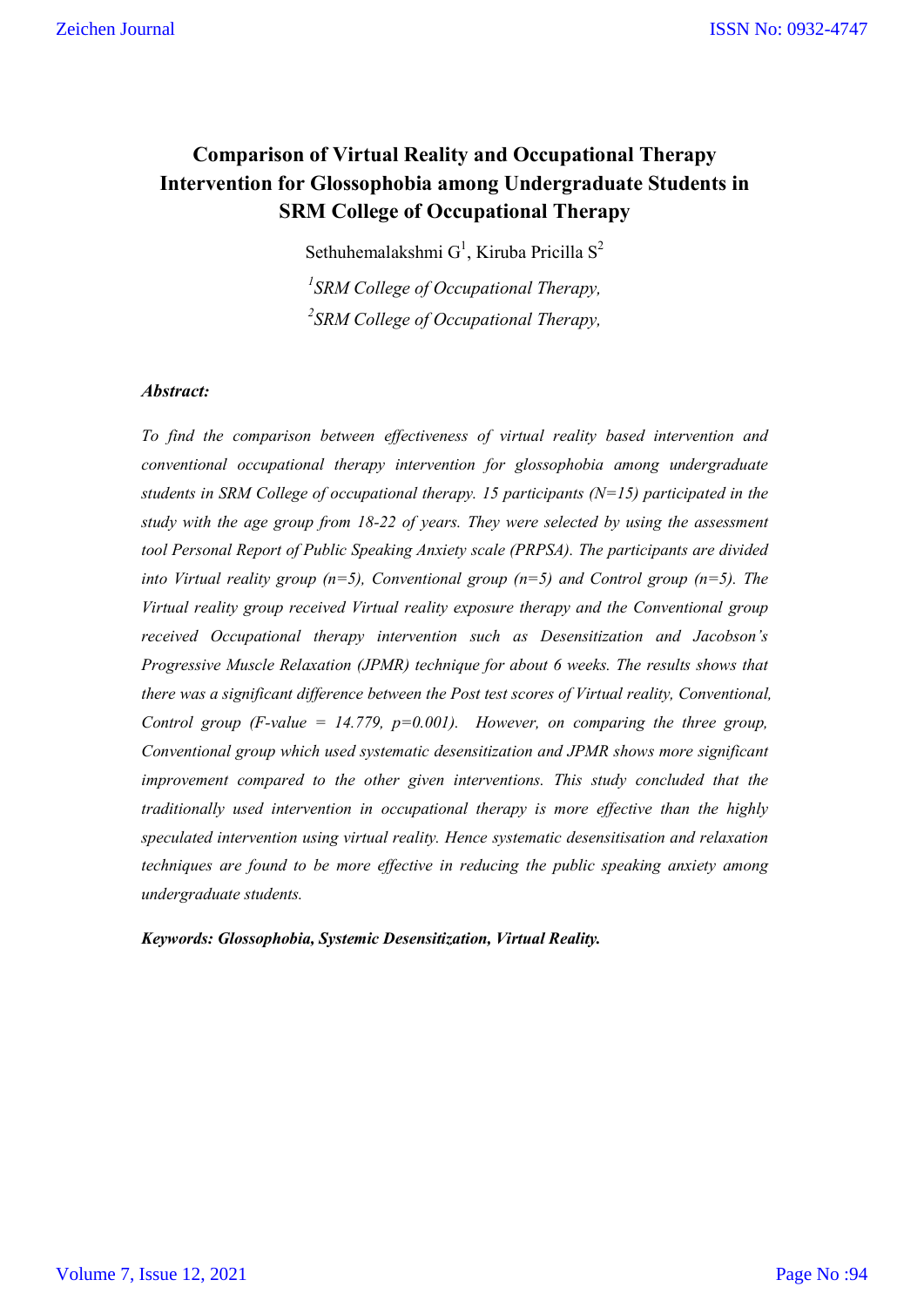## **1. Introduction**

#### **1.1 Glossophobia**

The word glossophobia comes from the Greek word glossa and means language and phobo, fear of phobias or fears (Hancock et al., 2010). Glossophobia characterized as "an extreme anxiety before to, or simply whem thinking of having to interact verbally with any group, avoiding the activities that concentrate the group's attention on individuals attending, and physical distress, nausea, or panic feeling in such instance" (National Institution of Mental Health, 2010). One of the most common phobias related to anxiety is glossophobia, which is fear of public speaking or of any event in which audience attention will be focused on the individual. About 75% of the world's population suffers from the glossophobia. Glossophobia can affect both males and females. Women suffer more than males (Furmark, 2002). The social anxiety individuals assess that their social performance is lower when compare to others (Rapee & Hayman, 1996). Glossophobia is most common fear among all the healthy individuals and also the individual with social phobia (Ruscio et al., 2008). The social anxiety has greater impact on many areas such as social skills, work and education due to the intense fear (Chagas et al., 2010). The public speaking anxiety students facing many problems related to academic performance such as work attendance, low marks in school and overall performance (Schneier et al., 1992).

#### **1.2 Role of occupational therapy in Glossophobia**

Occupational therapy is effective in reducing anxiety and teaching alternative coping strategies. Occupational Therapy for anxiety disorders may focus on managing anxiety in life occupations. One method is to teach the person and recognize and engage in activities that are relaxation, both at times of stress and on a regular basis. When the anxiety is stimulus specific and impairs function as in glosssophobia, systemic desensitization and/or cognitive behavior therapy may be used to neutralize the anxiety response.

## **1.3 Virtual reality**

Virtual reality is outlined as associate application that enables a given user to navigate and move in real time with a three-dimension and computer-generated environment. In a computer generated situation, performing exposure in a vritual scenario allows a therapist to show an individual fear provoking stimuli (Pratt et al.,1995). Importantly, Virtual Reality has provoking successful in developing a convincing public speaking scenario that cause comparable distress for the participants. Patients exposed to anxiety stimulation as part of exposure therapy report that fear, a process known as addiction, intensifies over time (Emmelkamp et al. 1995).

#### **1.4 Desensitization**

The Systemic desensitization is the most familiar treatment for behavioral problems which incorporated with classical and operant conditioning which help to person to get over of the anxiety and attain the positive behavior change (Wolpe, 1958).The effects of graduated exposure and peer feedback had a great impact on reducing speech anxiety (Lawn et al., 1994).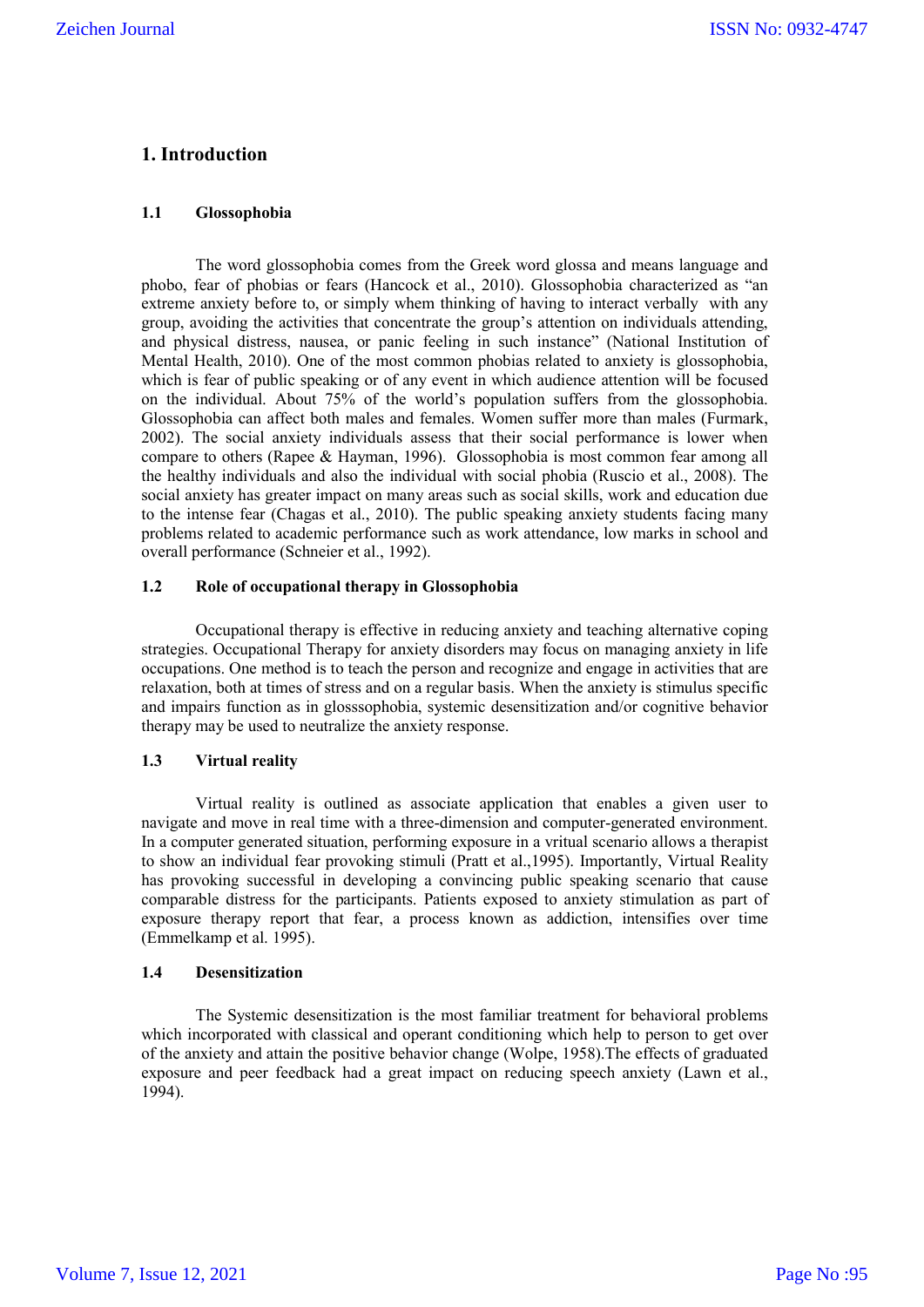#### **1.5 Jacobson's relaxation techniques**

Jacobson's progressive muscle relaxation (JPMR) is a technique in which each muscle group develops and relaxes through relaxation. This means relaxing every muscle contraction. JPMR particularly useful for individual whose anxiety is strongly linked to muscle tension. (Jacobson, P.B., & Heather, S.J., 2008).Enhancing circulation that helps muscle relaxation which in turn reduces fear or anxiety is done through Jacobson's relaxation technique. It helps the larger muscle group to relax and simultaneously experiencing varied senses that arise while tension and relaxing is done (Bernstein and Borkoee, 1973).

## **2. Literature Review**

## **2.1 Effect of Desensitization Intervention and Jacobson's Muscle Relaxation Techniques in Glossophobia**

**Joy, F. E., Jose, T. T., & Nayak, A. K. (2014),** did a study that checked for "the effectiveness of Jacobson's Progressive Muscle Relaxation technique on social phobia". 193 students from  $8<sup>th</sup>$  and  $9<sup>th</sup>$  standard between the ages of 12-14 years. From the 193 students 52 students were selected by assessing The Social Anxiety Scale for Adolescent. The 52 students were trained JPMR technique for 10 days after that post test was conducted. The study revealed a significant positive correlation between pre and post test. Thus the result concluded that social anxiety is common among adolescent and JPMR technique is very useful in decreasing the social phobia.

**Gilchrist, E. M. C., (2013)**, conducted the study on "the effect of video self modelling as an intervention for teenagers with Public Speaking Anxiety". People with Public Speaking Anxiety experience behaviors such as heart rate (HR), negative thoughts, self-focus, tremors or constant conversation. The study includes 10 high school students of 16-18 years. The Video Self Modelling (VSM) intervention is helpful to perform efficiently and reduce the anxiety (cognitive, behavioral & physiological) while performing a Presentation. The measurement scales used in this study are "Personal Report of Public Speaking Anxiety scale (PRPSA) and Self Statement during Public Speaking (SSPS)" to assess Public Speaking Anxiety, The Behavioral Assessment of Speach Anxiety (BASA) to measure the behaviours and ECG to measure Heart Rate. This the result shows that VSM intervention for high school students is an effective in reduce anxiety  $\⊂>$  to improve their cognitive, behavioral and physiological skills for effective public speaking.

## **2.2 Effectiveness of Virtual reality on public speaking anxiety**

**Valls Ratés, I. (2019),** conducted a study to find "the effect of virtual reality simulation on public speaking anxiety in school students". Fifty six high school students were assessed by "Personal Report of Public Speaking Anxiety (PRPSA) and Anxiety Physiological Assessment Measures". The students were trained the public speaking performance by using virtual reality exposure (VRE) in three sessions with pre and post test design. The three different virtual audience are exposed to the students. The study concluded that virtual reality exposure increases the oral performance and reduces the public speaking anxiety of the high school students.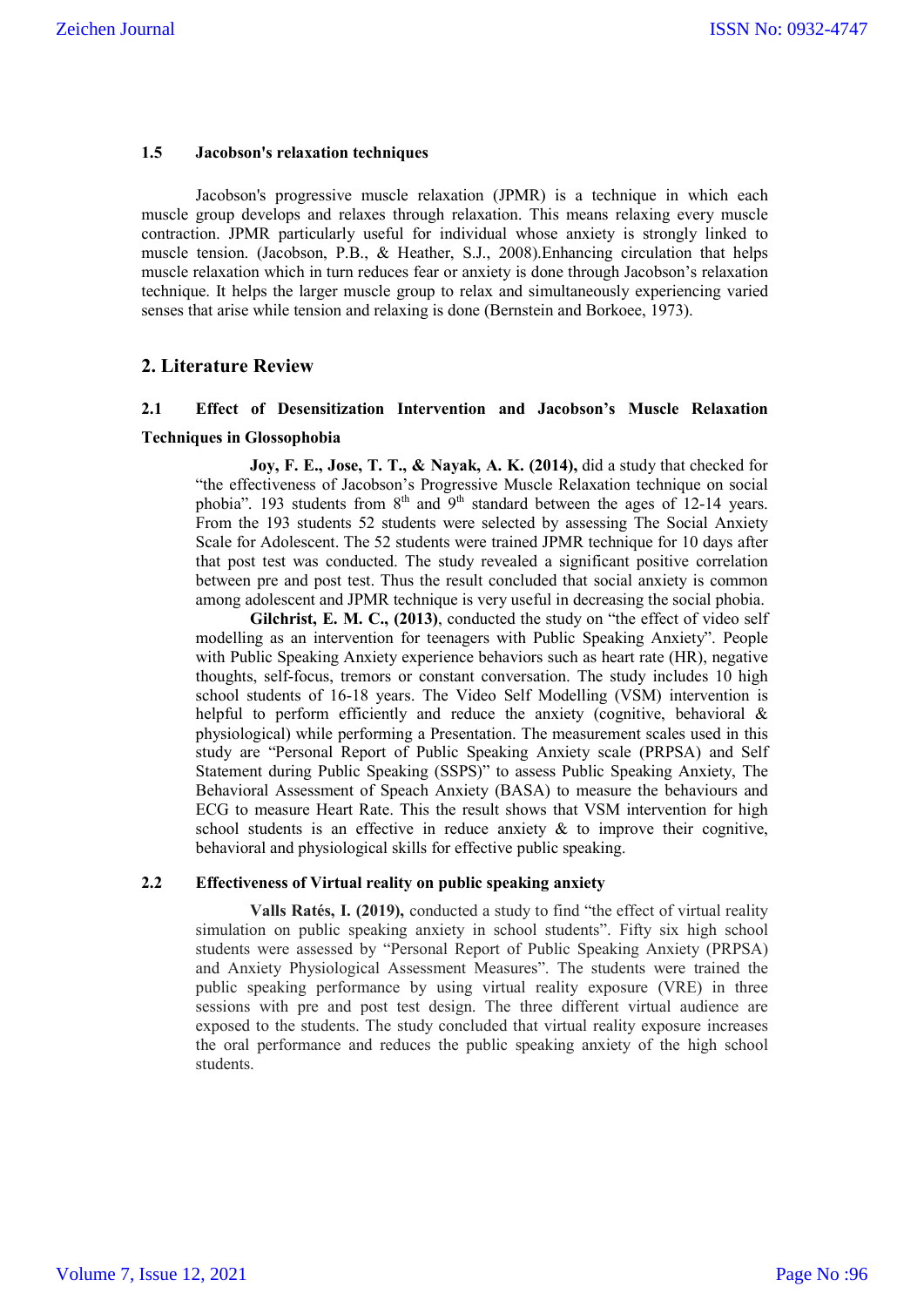## **3. Methodology**

#### **3.1 Research Design**

The research design used for the study is Quasi-Experimental and quantitative study.The sample population includes undergraduate students in SRM college of Occupational Therapy.

#### **3.2 Sampling**

Fifteen (N=15) participants were recruited through convenient sampling. The participants were divided into virtual reality  $(n=5)$ , conventional group  $(n=5)$  and control group  $(n=5)$ .

#### **3.3 Instrument Used**

Personal Report of Public Speaking Anxiety (PRPSA) was developed byMcCroskey, J.C. The Personal Report of Public Speaking Anxiety is a 34 point questionnaire that enables to assess speaking in the public as an entity to report the self-perceived communication anxiety. It was also used to investigate the efficacy of the systemic desensitization on communication apprehension.

#### **3.4 Data collection procedure**

The study sample consisted of 15 students from SRM college of occupational therapy and were duly assessed prior using PRPSA scale with scores ranging more than 96. Then the students who are the participants were divided into 3 groups, with 5 participant in each group. First group is Virtual Reality group, the students exposed to the virtual exposure therapy for 6 weeks (each week 2 session). Second group is conventional group, here the students underwent occupational therapy intervention for 6 weeks (each week 2 session). Third group is the control group. After completion of intervention, the post test was conducted and the score are compared.

#### **3.5 Intervention protocol:**

#### **Virtual reality therapy:**

Week 1 : Orientation about Virtual Reality and relaxation techniques should be trained.

Week 2: Relaxation technique for 5mins with few mins exposure to Virtual environment

Week 3 : Relaxation technique for 5mins with 2 minute presentation in front of 3 people with static virtual audience.

Week 4 : Relaxation techniques for 5mins with 3 minute presentation in front of 8 people with positive voice from virtual audience.

Week 5 : Relaxation techniques for 5 mins with 5 minute presentation in front of 21 people with both positive and negative voice from virtual audience.

Week 6 : feedback and post-test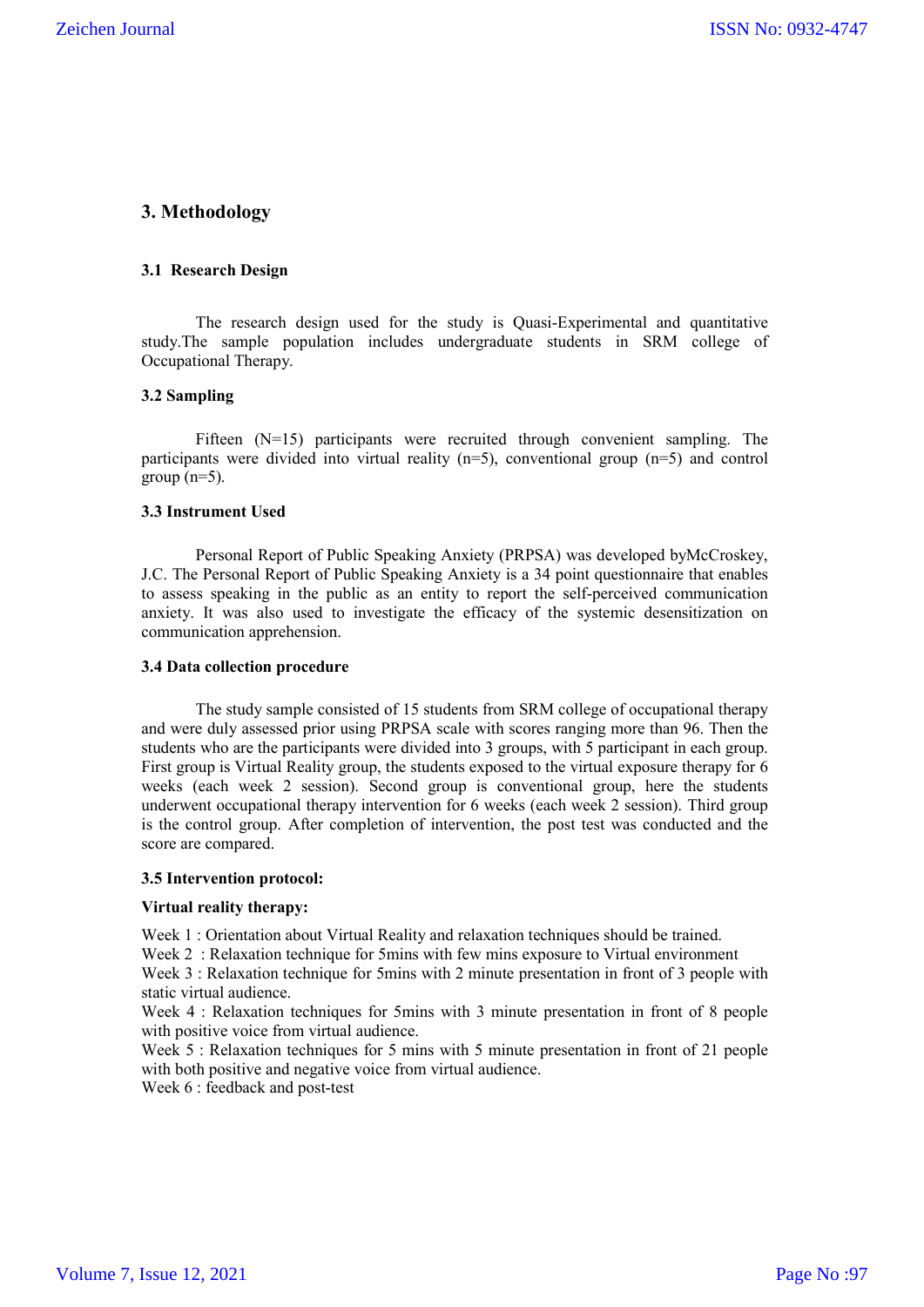## **Occupational Therapy Intervention:**

Week 1: Orientation about the occupational therapy intervention and

Identify the trigger factor by using the questionnaire

Week 2: Jacobson's Muscle Relaxation technique should be thought for the participants

Week 3 & 4: Desensitize the participants fear according to the trigger factors

Week 5: Self Modelling will be given

Week 6 : Feedback and post-test.

## **4. Results and Interpretation**

## **Table No. 1**

## **Comparison of Pre-test Scores of Virtual reality, Conventional and Control group**

| Pre Test        | N | M      | <b>SD</b> | 95% Confidence Interval<br>for Mean |        | Min | Max | $\mathbf F$<br>(p) |
|-----------------|---|--------|-----------|-------------------------------------|--------|-----|-----|--------------------|
|                 |   |        |           | Lower                               | Upper  |     |     | Value)             |
|                 |   |        |           | Bound                               | Bound  |     |     |                    |
| Virtual Reality | 5 | 141.60 | 10.455    | 128.62                              | 154.58 | 124 | 151 | 0.038              |
| Conventional    | 5 | 140.40 | 6.427     | 132.42                              | 148.38 | 134 | 150 | (0.963)            |
| Control         | 5 | 140.40 | 6.427     | 132.42                              | 148.38 | 134 | 151 | <b>NS</b>          |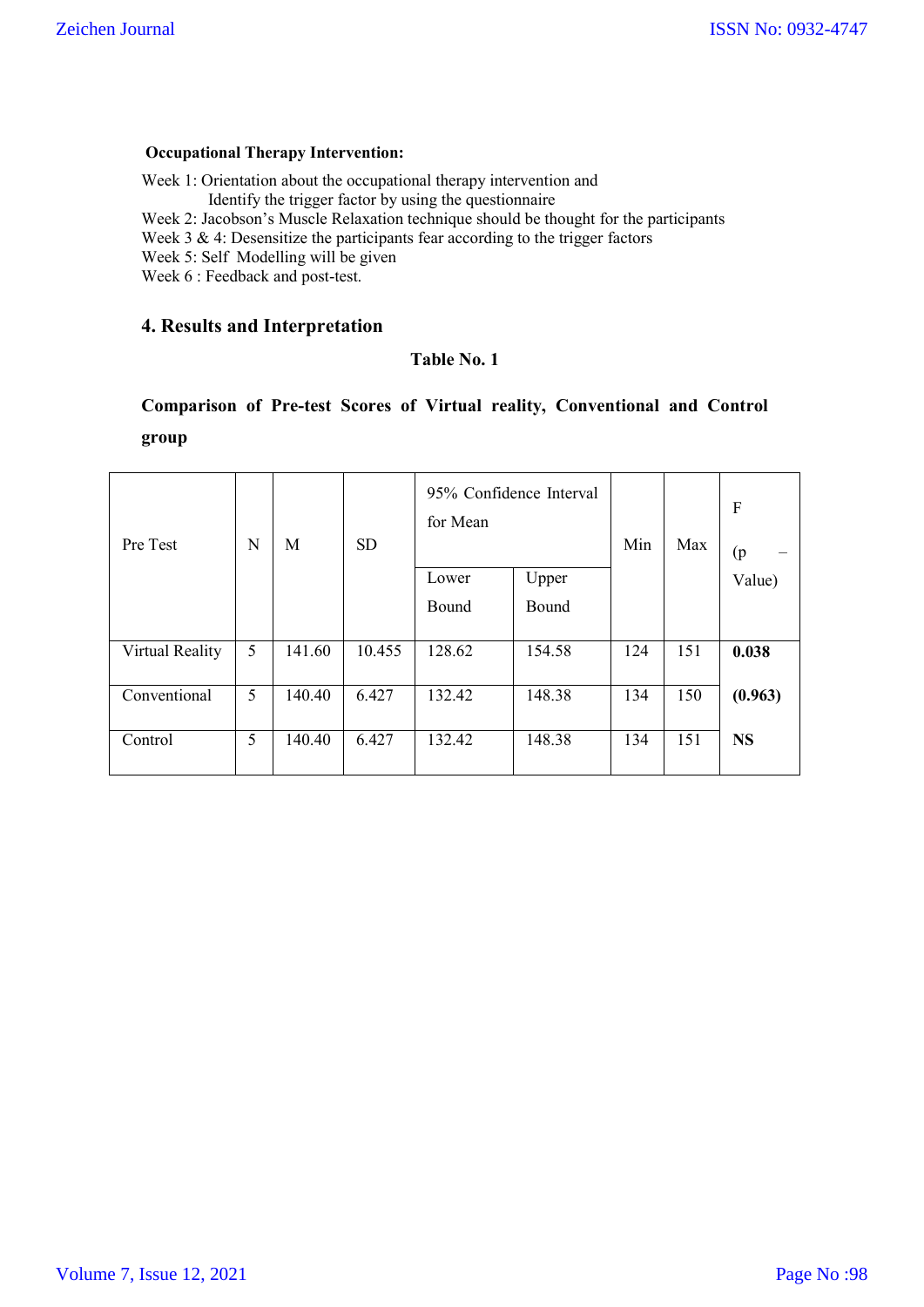

**Table No. 2**

# **Comparison of Post-test scores of Virtual reality, Conventional, and Control group**

| Post Test                   | $\mathbf N$ | Mean   | <b>SD</b> | 95%<br>Interval for Mean<br>Lower<br>Bound | Confidence<br>Upper<br>Bound | Min | Max | $F - Value$<br>$($ P<br>Value) |
|-----------------------------|-------------|--------|-----------|--------------------------------------------|------------------------------|-----|-----|--------------------------------|
| Reality<br>Virtual<br>Group | 5           | 107.80 | 12.657    | 92.08                                      | 123.52                       | 90  | 124 | 14.779                         |
| Conventional<br>Group       | 5           | 103.40 | 12.361    | 88.05                                      | 118.75                       | 90  | 120 | (0.001)<br>S                   |
| Control Group               | 5           | 137.80 | 6.535     | 129.69                                     | 145.91                       | 131 | 148 |                                |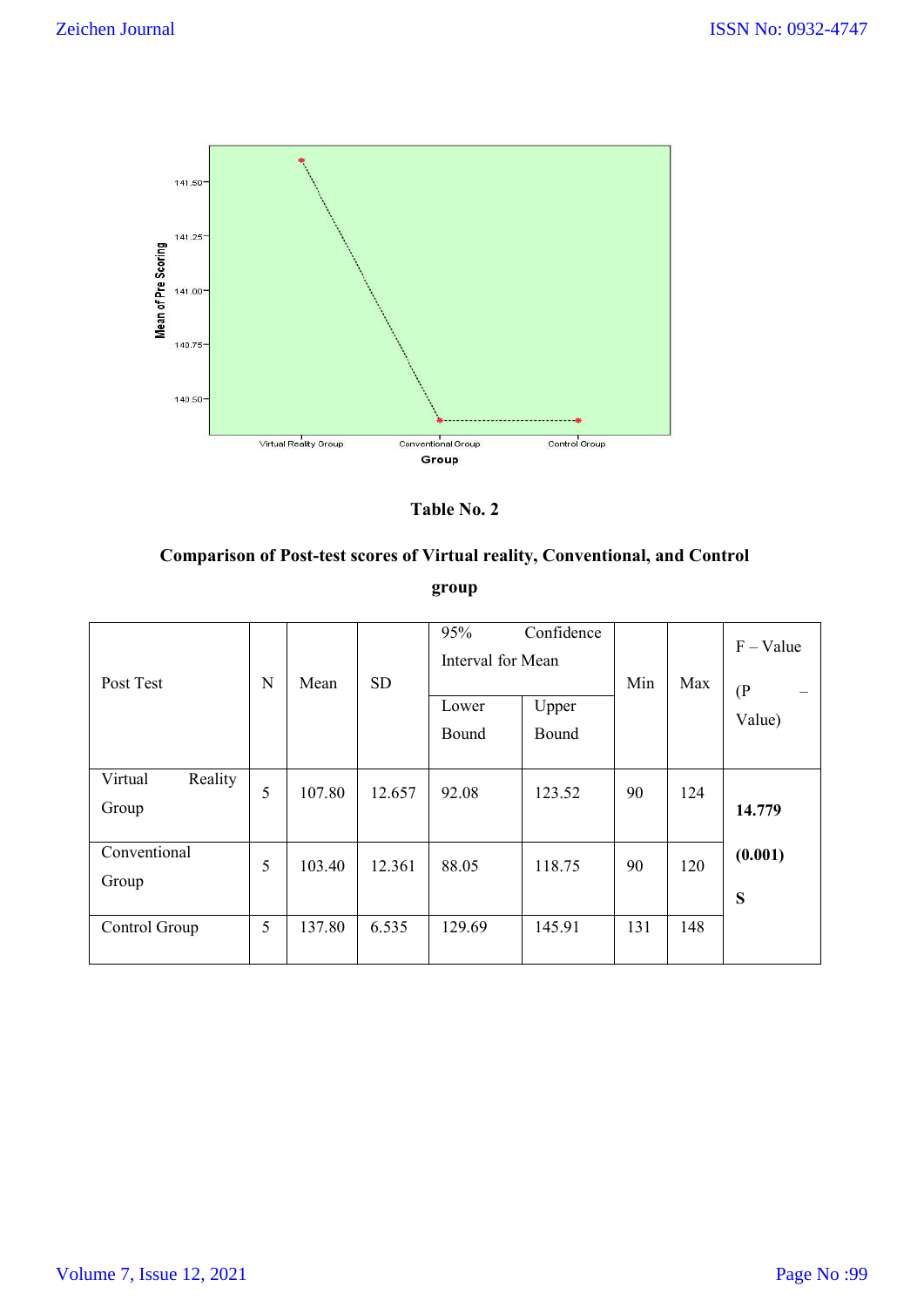

## **5. Discussion**

The result of statistical analysis performed the post test score between the Virtual reality, Conventional, and Control group. This study states that there is a significant difference between the post tests of three groups. The result shows that the both the Virtual reality exposure therapy and the Conventional group i.e., Occupational therapy intervention are effective in reducing the fear of public speaking. But the Conventional group who undergoes Occupational therapy intervention such as Systemic Desensitization and Jacobson's Progress Muscle Relaxation technique are more effective in reducing Glossophobia comparatively than the Virtual reality exposure therapy. The other studies reported that standard Systemic Desensitization and deep relaxation results in reconditioningof an anxiety response to situations specifically focused on the treatment (Zemore, R., 1975).

## **6. Clinical Implication**

The study provided insight into the much speculated discussion of VR vs traditional intervention that the conventional approach is highly effective compared to the usage of the VR. This further stresses on the need for the use of conventional therapy as the transfer of learning or facing the public proved to be livelier in the traditional approach than the simulated scenarios of providing the lecture. Although VR is helpful in various other conditions, therapist can stick to systematic desensitization and JPMR when treating clients with fear of public speaking as it enables a graded approach in moving up the ladder of fear thereby successfully completing the minor hurdles.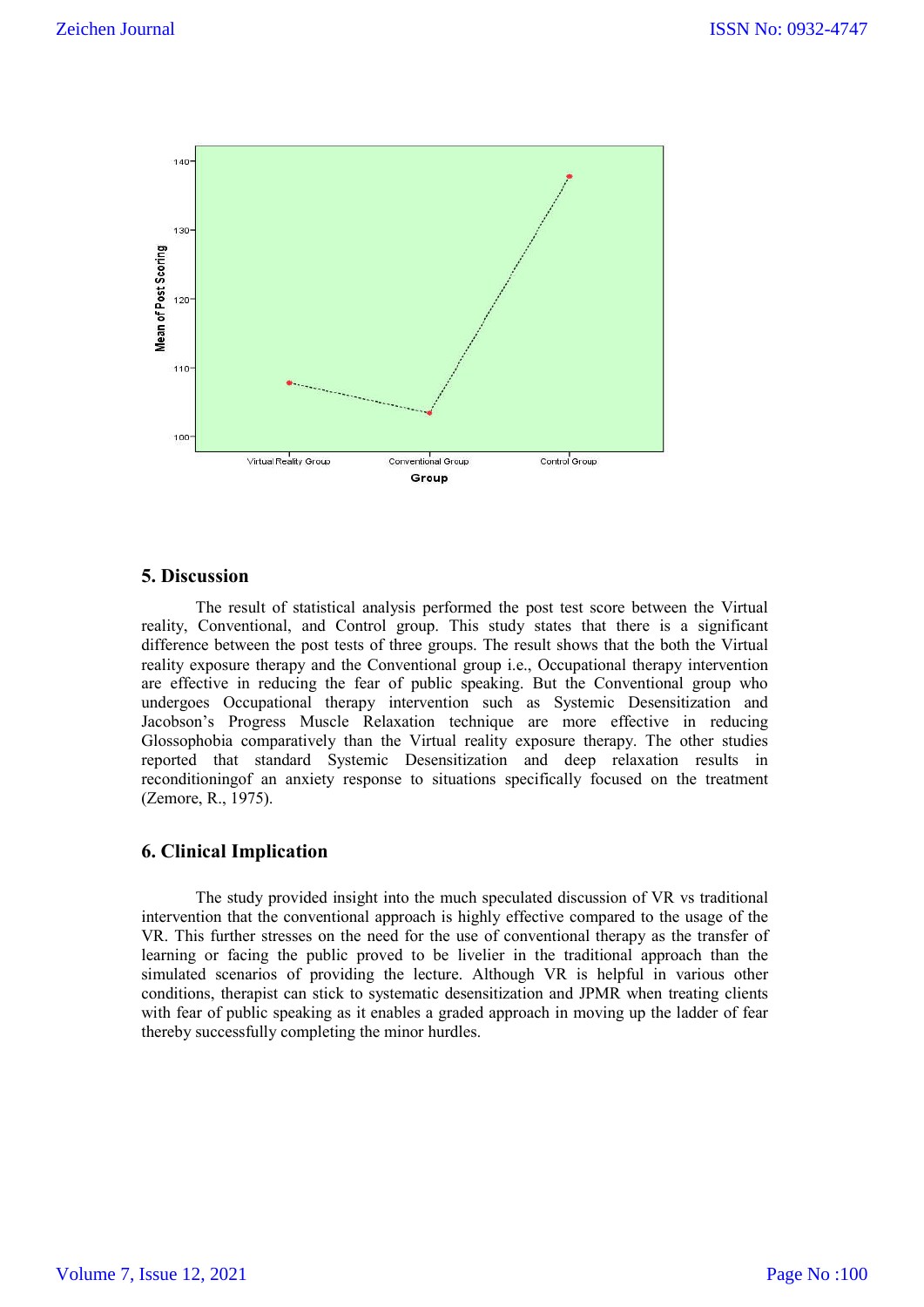## **7. Limitation:**

There were a number of study limitations which have been described. The small sample size (N=15) and the selection of samples through convenience sampling due to shorter period of data collection. Since the study took place in the OT department during the college hours, it was hard to provide intervention to the participants as they were in the busyness of the college work. Lasting effects of the intervention could not be followed up.

#### **8. Conclusion:**

The study intended to compare virtual reality and conventional occupational therapy intervention through systematic desensitization and Jacobson's Progressive Muscle Relaxation technique. The results revealed that the conventional intervention that is practised in occupational therapy is more effective than the highly speculated virtual reality. Hence systematic desensitization and Jacobson's Progressive Muscle Relaxation technique is highly significant in reducing the fear of public speaking.

#### **Reference:**

- 1) Abella, R. C., & Cutamora, J. C. (2019). APPROACH TO PUBLIC SPEAKING SKILLS DEVELOPMENT IN AN EDUCATIONAL ORGANIZATION: A GROUNDED THEORY. *European Journal of Education Studies*.
- 2) Ali, N., & Nagar, R. (2013). To study the effectiveness of occupational therapy intervention in the management of fear of public speaking in school going children aged between 12-17 years. *The Indian Journal of Occupational Therapy*, *45*(3), 21-25.
- 3) Anderson, P. L., Zimand, E., Hodges, L. F., & Rothbaum, B. O. (2005). Cognitive behavioral therapy for public‐speaking anxiety using virtual reality for exposure. *Depression and anxiety*, *22*(3), 156-158.
- 4) Baptista, C. A., Loureiro, S. R., de Lima Osório, F., Zuardi, A. W., Magalhães, P. V., Kapczinski, F., ... & Crippa, J. A. S. (2012). Social phobia in Brazilian university students: Prevalence, under-recognition and academic impairment in women. *Journal of affective disorders*, *136*(3), 857-861.
- 5) Bednar, R. C. (1991). *Effect of public speaking anxiety on student academic learning in oral performance courses* (Doctoral dissertation).
- 6) Beidel, D. C., Turner, S. M., & Dancu, C. V. (1985). Physiological, cognitive and behavioral aspects of social anxiety. *Behaviour research and therapy*, *23*(2), 109-117.
- 7) Benazir, V. (2016). *A study to assess the effectiveness of Jacobson progressive muscle relaxation technique among anxiety disorder clients attending Out Patient Department, Institute of Mental Health, at Chennai-10* (Doctoral dissertation, College of Nursing, Madras Medical College, Chennai).
- 8) Benjamin, S., Marks, I. M., & Huson, J. (1972). Active muscular relaxation in desensitization of phobic patients. *Psychological Medicine*, *2*(4), 381-390.
- 9) Carrigan, M. H., & Levis, D. J. (1999). The contributions of eye movements to the efficacy of brief exposure treatment for reducing fear of public speaking. *Journal of Anxiety Disorders*, *13*(1-2), 101-118.
- 10) Chen, W. C., Chu, H., Lu, R. B., Chou, Y. H., Chen, C. H., Chang, Y. C., ... & Chou, K. R. (2009). Efficacy of progressive muscle relaxation training in reducing anxiety in patients with acute schizophrenia. *Journal of Clinical Nursing*, *18*(15), 2187-2196.
- 11) Cowden, R. C., & Ford, L. I. (1962). Systematic desensitization with phobic schizophrenics. *American Journal of Psychiatry*, *119*(3), 241-245.
- 12) Forsythe, V. J. (2013). *The effects of graduated exposure, feedback, and goal setting on public speaking anxiety* (Doctoral dissertation).
- 13) Freeman, D., Reeve, S., Robinson, A., Ehlers, A., Clark, D., Spanlang, B., & Slater, M. (2017). Virtual reality in the assessment, understanding, and treatment of mental health disorders. *Psychological medicine*, *47*(14), 2393-2400.
- 14) Gilchrist, E. M. C. (2013). Effects of video self-modelling as an intervention for teenagers with public speaking anxiety.
- 15) Gorini, A., Riva, G., Deacon, Gould, Kobak, Riva, ... & Riva. (2008). Virtual reality in anxiety disorders: the past and the future. *Expert Review of Neurotherapeutics*, *8*(2), 215-233.